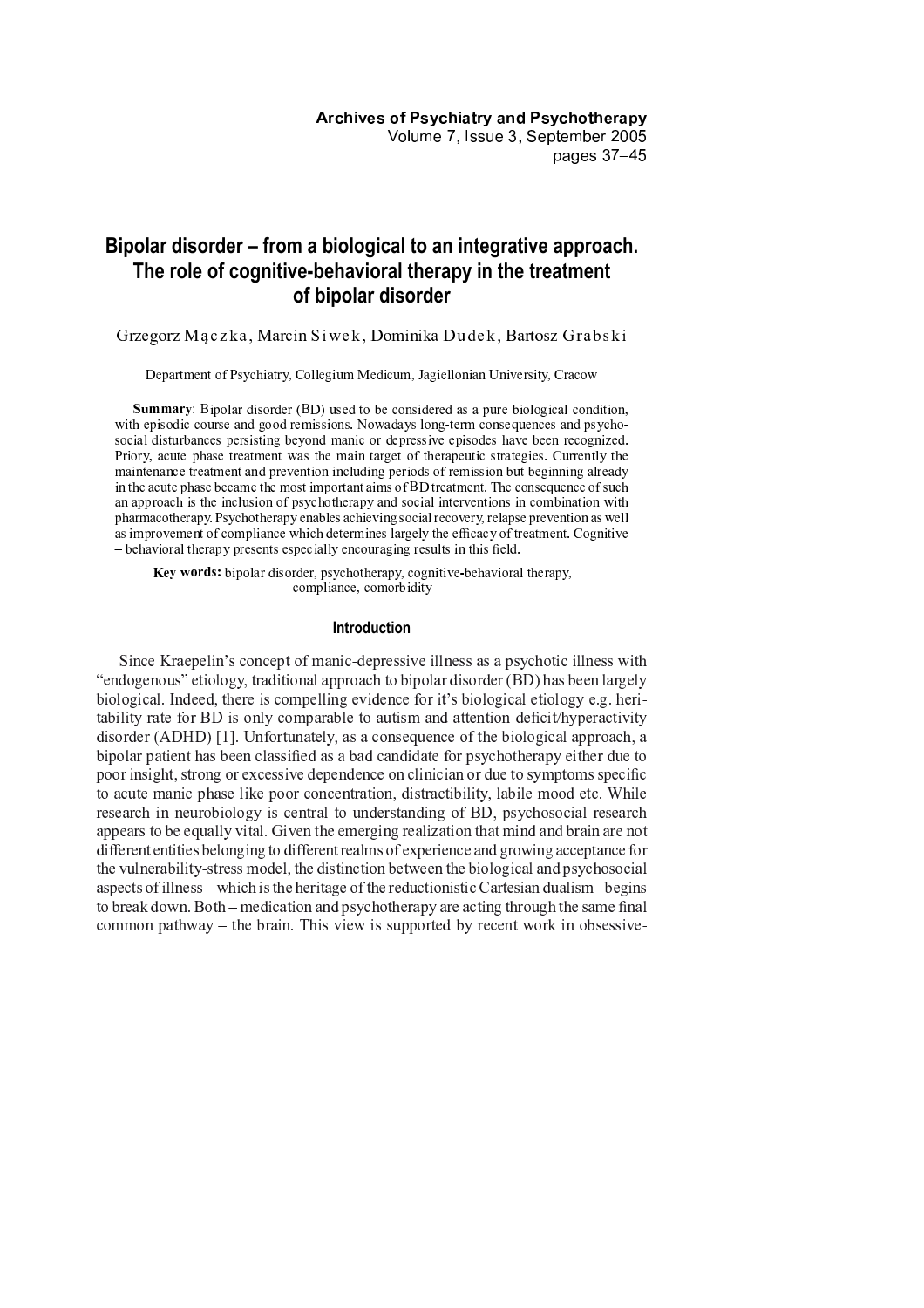compulsive disorder (OCD), where behaviour therapy was shown to produce similar changes in PET neuroimaging as did medication treatment, leading Baer to suggest that behaviour therapy may be a form of "endogenous serotonin therapy" [2].

# **Rationale for combined treatment of BD**

A sosudina to sliminal doto somesmina o voviety of nucleone voleted to hinalev di sorder there are five main reasons for combined treatment: 1. Influence of life events  $\blacksquare$ i librojn antika u fi al a $\lhd$ morbidity, 4. Non-compliance, 5. Complexity of BD.

Influence of life events and regular rhythm of life routine

It has been proven, that influence of life events and regularity of everyday life routine play an important role in the period prior to the onset of a bipolar episode. Disruption of sleep and routine can lead to deregulation of circadian rhythms and the motivational system, resulting in prodromal symptoms. Disrupted social rhythm significantly in quegas nigly ef menic enigade [2]. Esetene lilye ynatokle weglying achedyle disruptions of circadian rhythms or long distance travel – especially those connected with jet  $lag - hold$  mania inducing potential  $[4]$ . The exact nature of life events and social disruptions may determine the specific prodromal symptoms that occur – events involving goal attainment are associated with the development of manic symptoms  $[5]$ , whereas negative life events, low social support and low self-esteem predict the development of depressive symptoms [6]. Since life events and regular life rhythm are surely not biological in nature, there is a clear indication for combining pharmacotherapy with psychosocial interventions.

# **Unsatisfactory results of pharmacotherapy**

Studies in the 1960's and 1970's suggested that lithium was an effective form of prophylaxis in BD treatment. However, reviews of more recent randomised controlled double-blind trials of mood stabilisers have suggested that these medications are not as effective at preventing relapse as initially reported [7]. There are still relatively high notas af nolanga. 100/ af hinalan notiants nolanga in ana vaon [0] and anly an third of bipolar patients achieve full symptomatic remission. Lifetime relapse rates for bipolar I and II are respectively as high as  $72.9\%$  and  $60\%$  [9]. Furthermore, a significant proportion of patients with BD do not seem to benefit from mood stabilising medication with lithium either because of inadequate response or poor compliance due  $\star$  aide effects. A like web further research trials are required to general effects of other medications as carbamazepine and valproate, their efficacy appears to be similar to that of lithium [7]. It is worth noting that combined medication *i.e.* lithium plus other mood stabiliser such as carbamazepine or valproate appears superior to monotherapy in achieving prophylaxis [10, 11, 12]. Nonetheless there are still relatively high rates of relapse on combined medication. For example, Denicoff et al [11] reported that combined lithium and carbamazepine had some success in only 50% of patients with rapid-cycling BD. Despite advances in the pharmacologic treatment of bipolar disorder,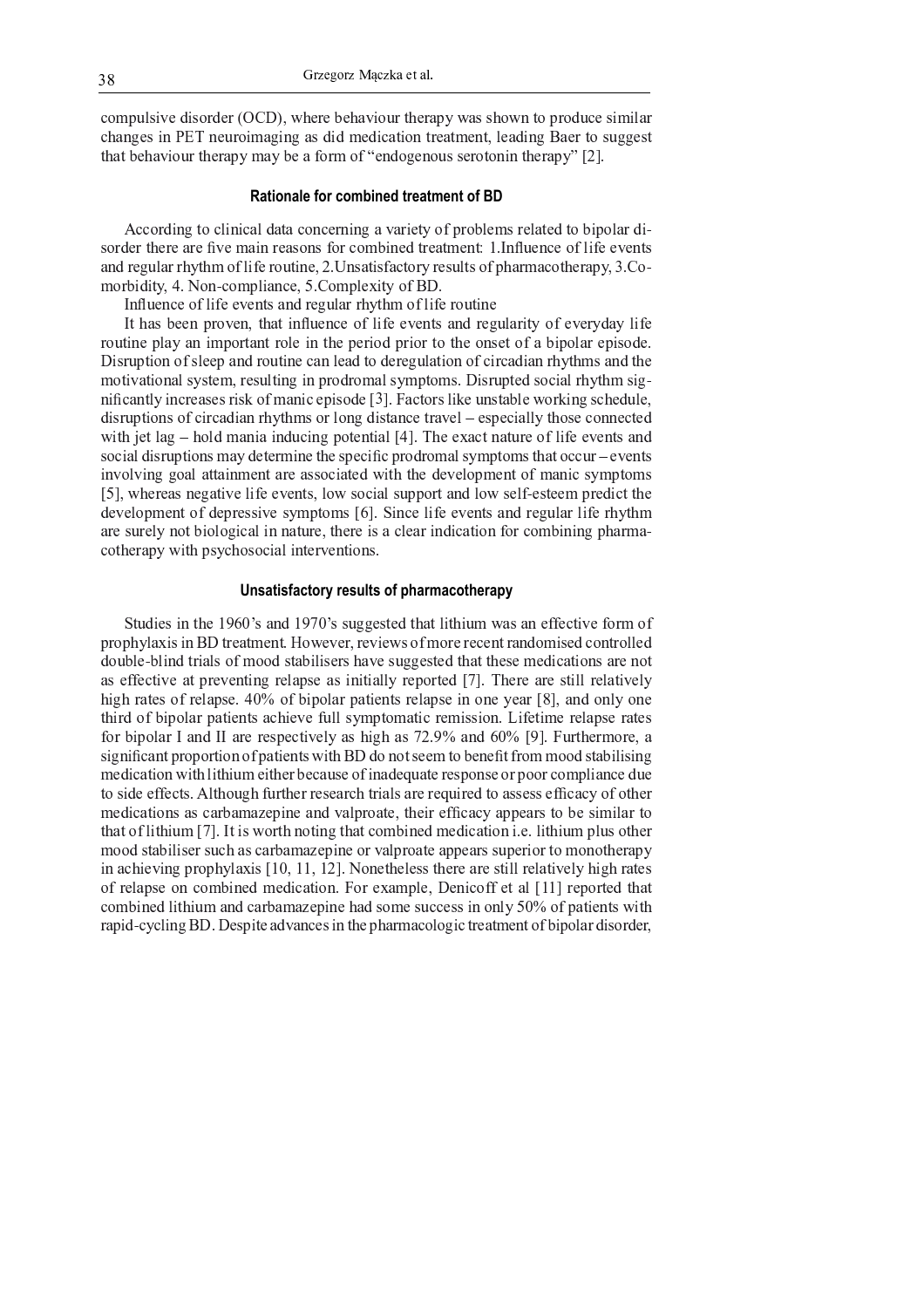it is clear that additional strategies are needed to provide patients with longer-term mood stability.

# Comorbidity

Bipolar disorder is a highly comorbid condition. In the National Comorbidity Survey, all identified bipolar I individuals suffered from at least one, and often up to three or more, comorbid disorders [12]. The most common comorbid disorders include the full range of anxiety disorders, substance use disorders, and personality disorders. The estimates of comorbidity in BP vary among studies due to use of various criteria and diagnostic tools as well as populations studied (general, out-and/or inpatient). Reported lifetime prevalence of alcohol and drug abuse/dependence in BP subjects range from 21 to  $69\%$  [13, 14, 15, 16, 17, 18]. The estimates of lifetime anxiety comorbidity are similarly high and range from 24 to  $61\%$  [19, 20, 21]. The most common comorbid anxiety disorders in majority of studies are panic disorder with or without agoraphobia and OCD. The reported prevalence for social phobia, generalized anxiety disorder and post traumatic stress disorder are also elevated in many studies. Moreover for categorically defined personality disorders the prevalence range can exceed 60% [22].

Comorbidity has been associated with suicidality, higher relapse rate, younger age at onset of affective symptoms, more depressive episodes, more mixed features, more severe episodes, poorer compliance, rapid-cycling, more hospitalizations, resistance to pharmacotherapy and lower Global Assessment of Functioning Scale (GAF) scores across studies [23, 24].

Psychotherapy proved it's effectiveness in majority of the mentioned disorders, thus regarding the fact that the presence of comorbid conditions appears to be the rule rather than the exception in people with BD, there is a clear indication for combined psychosocial treatment.

### Noncompliance

Nonadherence to treatment has been identified as a frequent cause of recurrence or relapse of bipolar disorder [25, 26]. Recent reports show, that one in three persons with bipolar disorder fail to take at least 30% of their medication [27]. Even among those receiving outpatient treatment, as many as 75% have been found to experience disruptions in consistent medication maintenance within a 1-year period [28]. General prevalence of nonadherence with mood stabilizers ranges from about 18% to 52% [29]. These issues are particularly important to address, because poor medication adherence is one of the most robust predictors of hospitalization as well as suicide [30, 31].

High rates of nonadherence are common to many medical treatments. However some issues may be specific to bipolar disorder. One of the most important problems occurring in the course of treatment of the manic episode is a patient's inclination to refuse medication due to a feeling of being deprived of happiness and power. In this case symptomatic improvement results in the lack of motivation for treatment. Simultaneously impaired motivation for treatment characterizes depressed patients.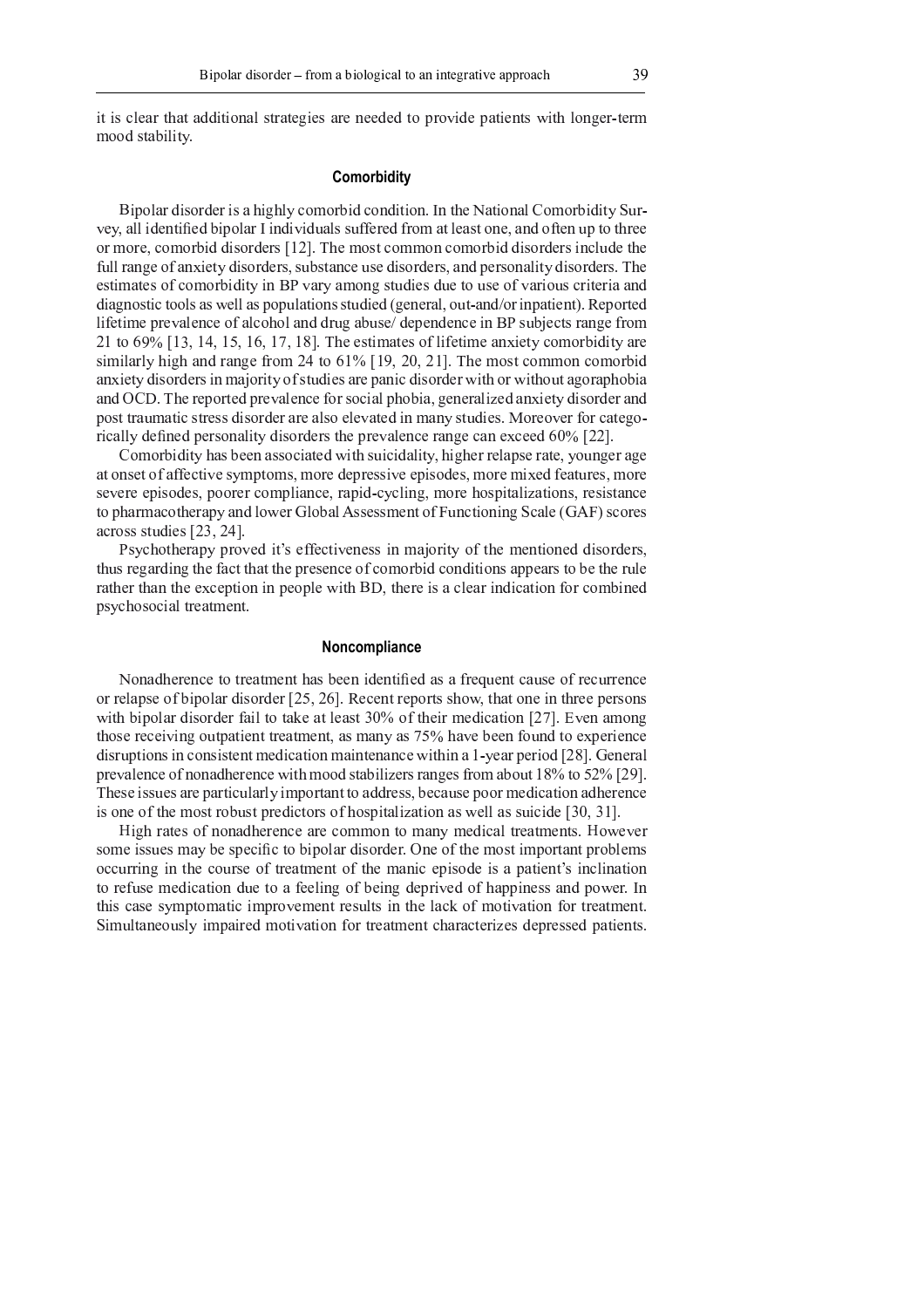$\bf{r}$  , and a f a f a f a f a f a f a f a f  $\bf{r}$  i d a f  $\bf{r}$  i d a f  $\bf{r}$  and a f  $\bf{r}$ 

~ <sup>w</sup> <sup>x</sup> <sup>a</sup> <sup>f</sup> <sup>c</sup> <sup>t</sup> <sup>a</sup> \ <sup>q</sup> \ <sup>y</sup> <sup>a</sup> <sup>k</sup> <sup>c</sup> <sup>q</sup> <sup>d</sup> <sup>a</sup> <sup>f</sup> \ ` <sup>d</sup> ^ ` ] <sup>a</sup> <sup>h</sup> <sup>j</sup> <sup>b</sup> \ <sup>b</sup> <sup>s</sup> <sup>t</sup> <sup>a</sup> \ <sup>q</sup> \ <sup>y</sup> <sup>a</sup> <sup>k</sup> <sup>c</sup> <sup>q</sup> <sup>g</sup> <sup>q</sup> \ <sup>b</sup> <sup>y</sup> <sup>s</sup> <sup>q</sup> <sup>c</sup> <sup>f</sup> <sup>h</sup> <sup>a</sup> <sup>b</sup> <sup>y</sup> <sup>k</sup> \ <sup>b</sup> <sup>f</sup> ^ <sup>s</sup> where the figure of the figure is fall discussed below that  $\mathcal{L}$  if  $\mathcal{L}$  . The conditional probability of  $\mathcal{L}$  is the f  $m \cos \alpha$  and  $\Gamma$  or algorithm equator of life quality  $\gamma$  at quastivation in weak and family { <sup>n</sup> <sup>f</sup> \ <sup>k</sup> <sup>a</sup> <sup>c</sup> <sup>q</sup> <sup>a</sup> <sup>f</sup> \ <sup>q</sup> <sup>c</sup> <sup>h</sup> <sup>a</sup> \ <sup>b</sup> <sup>g</sup> <sup>Y</sup> n <sup>y</sup> <sup>u</sup> <sup>a</sup> <sup>q</sup> <sup>h</sup> <sup>c</sup> <sup>b</sup> <sup>d</sup> <sup>d</sup> ^ <sup>k</sup> ` ^ <sup>c</sup> <sup>f</sup> ^ <sup>d</sup> <sup>f</sup> ^ <sup>q</sup> <sup>i</sup> ^ <sup>f</sup> <sup>h</sup> ^ ^ <sup>m</sup> ` ^ <sup>f</sup> <sup>u</sup> <sup>q</sup> <sup>h</sup> <sup>a</sup> <sup>b</sup> <sup>y</sup> <sup>a</sup> <sup>b</sup> <sup>j</sup> \ <sup>e</sup> ^ <sup>q</sup> ^ <sup>f</sup> <sup>f</sup> <sup>b</sup> ^ <sup>f</sup> <sup>f</sup> <sup>g</sup> <sup>n</sup>  $\mathcal{L} \left( \mathcal{L} \right)$  and  $\mathcal{L} \left( \mathcal{L} \right)$ 

 $\bf{T}$  if a decrease the contribution of the state is and the contribution of the state of the state of the state  $v$  is the finite matrix of the finite matrix  $v$  is the finite matrix of  $v$  and  $v$  f  $m$  m e  $p$  f  $q$  m e  $q$  f  $q$  f  $q$  m e  $q$  f  $q$  f  $q$  f  $q$  f  $q$  f  $q$  f  $q$  f  $q$  f  $q$  f  $q$  f  $q$  f  $q$  f  $q$  f  $q$  f  $q$  f  $k \ge 0$  k  $k \ge 0$  for a function  $\mathcal{L}$  and  $\mathcal{L}$  is a fixed and  $\mathcal{L}$  . Then exists  $\mathcal{L}$  and  $\mathcal{L}$  is a set of  $\mathcal{L}$ 

 $\alpha$  and a contribution of the contribution of the contribution of the anti-induced contribution of the anti-induced contribution of the contribution of the contribution of the contribution of the contribution of the cont m <sup>c</sup> <sup>b</sup> <sup>a</sup> <sup>c</sup> <sup>z</sup> { Y } <sup>n</sup> <sup>w</sup> <sup>x</sup> <sup>a</sup> <sup>f</sup> <sup>e</sup> ` \ <sup>v</sup> ^ <sup>k</sup> <sup>h</sup> ^ <sup>d</sup> <sup>h</sup> \ <sup>t</sup> ^ <sup>k</sup> \ <sup>m</sup> ^ <sup>h</sup> <sup>j</sup> ^ <sup>f</sup> <sup>a</sup> <sup>h</sup> <sup>j</sup> <sup>q</sup> ^ <sup>c</sup> <sup>d</sup> <sup>a</sup> <sup>b</sup> <sup>y</sup> <sup>m</sup> ^ <sup>d</sup> <sup>a</sup> <sup>k</sup> <sup>c</sup> <sup>q</sup> <sup>k</sup> <sup>c</sup> <sup>u</sup> <sup>f</sup> ^ \ <sup>i</sup> <sup>d</sup> <sup>a</sup> <sup>f</sup> <sup>c</sup> <sup>t</sup> <sup>a</sup> <sup>q</sup> <sup>a</sup> <sup>h</sup> <sup>l</sup> <sup>s</sup>  $\alpha$  in the state of the large  $\alpha$  and  $\alpha$  and  $\alpha$  is the finite function of  $\alpha$  in the following  $\alpha$  is the following  $\alpha$  of  $\alpha$  in the following  $\alpha$  of  $\alpha$  is the following  $\alpha$  of  $\alpha$  is the following  $\alpha$  of h <sup>j</sup> ^ <sup>d</sup> <sup>a</sup> <sup>i</sup> <sup>k</sup> <sup>u</sup> <sup>q</sup> <sup>h</sup> <sup>a</sup> ^ <sup>f</sup> <sup>a</sup> <sup>b</sup> <sup>m</sup> <sup>c</sup> <sup>a</sup> <sup>b</sup> <sup>h</sup> <sup>c</sup> <sup>a</sup> <sup>b</sup> <sup>a</sup> <sup>b</sup> <sup>y</sup> <sup>u</sup> <sup>b</sup> ^ <sup>m</sup> <sup>e</sup> <sup>q</sup> \ <sup>l</sup> <sup>m</sup> ^ <sup>b</sup> <sup>h</sup> <sup>c</sup> <sup>b</sup> <sup>d</sup> <sup>f</sup> \ <sup>k</sup> <sup>a</sup> <sup>c</sup> <sup>q</sup> ` ^ <sup>q</sup> <sup>c</sup> <sup>h</sup> <sup>a</sup> \ <sup>b</sup> <sup>f</sup> <sup>j</sup> <sup>a</sup> <sup>e</sup> <sup>f</sup> <sup>g</sup> <sup>a</sup> <sup>h</sup> <sup>a</sup> <sup>f</sup> <sup>b</sup> \ <sup>h</sup> <sup>f</sup> <sup>u</sup> ` <sup>s</sup> ` <sup>c</sup> <sup>h</sup> ^ <sup>f</sup> ` ^ <sup>c</sup> <sup>k</sup> <sup>j</sup> <sup>a</sup> <sup>b</sup> <sup>y</sup> Z n <sup>Y</sup> e ^ ` <sup>l</sup> ^ <sup>c</sup> ` <sup>a</sup> <sup>b</sup> <sup>m</sup> ^ <sup>b</sup> <sup>c</sup> <sup>b</sup> <sup>d</sup> ] \ <sup>m</sup> ^ <sup>b</sup> <sup>d</sup> <sup>a</sup> <sup>c</sup> <sup>y</sup> <sup>b</sup> \ <sup>f</sup> ^ <sup>d</sup> ] <sup>a</sup> <sup>h</sup> <sup>j</sup> <sup>t</sup> <sup>a</sup> <sup>e</sup> \ <sup>q</sup> <sup>c</sup> ` <sup>d</sup> <sup>a</sup> <sup>f</sup> \ ` <sup>d</sup> ^ ` <sup>c</sup> ` ^  $\bar{z}$  , and it is the contract and the unit contract  $\bar{z}$  and  $\bar{z}$  and  $\bar{z}$  and  $\bar{z}$  and  $\bar{z}$  and  $\bar{z}$  and  $\bar{z}$  and  $\bar{z}$  and  $\bar{z}$  and  $\bar{z}$  and  $\bar{z}$  and  $\bar{z}$  and  $\bar{z}$  and  $\bar{z}$  an

 ` ^ <sup>c</sup> <sup>h</sup> <sup>a</sup> <sup>b</sup> <sup>y</sup> <sup>w</sup> <sup>x</sup> ] <sup>a</sup> <sup>h</sup> <sup>j</sup> <sup>m</sup> ^ <sup>d</sup> <sup>a</sup> <sup>k</sup> <sup>c</sup> <sup>h</sup> <sup>a</sup> \ <sup>b</sup> <sup>c</sup> <sup>q</sup> \ <sup>b</sup> ^ <sup>c</sup> <sup>e</sup> <sup>e</sup> ^ <sup>c</sup> ` <sup>f</sup> <sup>h</sup> \ <sup>t</sup> ^ \ <sup>b</sup> <sup>q</sup> <sup>l</sup> <sup>c</sup> <sup>e</sup> <sup>c</sup> ` <sup>h</sup> <sup>a</sup> <sup>c</sup> <sup>q</sup> <sup>f</sup> \ <sup>q</sup> <sup>u</sup> <sup>h</sup> <sup>a</sup> \ <sup>b</sup> <sup>n</sup> \_ ^ <sup>b</sup> <sup>c</sup> <sup>b</sup> us au originale la un que de eff duu a tuestro quita de se net eneuve as ed es del euto un se - e s e <sup>a</sup> <sup>b</sup> <sup>y</sup> ] <sup>a</sup> <sup>h</sup> <sup>j</sup> <sup>f</sup> <sup>u</sup> <sup>t</sup> <sup>f</sup> <sup>l</sup> <sup>b</sup> <sup>d</sup> ` \ <sup>m</sup> <sup>c</sup> <sup>q</sup> <sup>f</sup> <sup>l</sup> <sup>m</sup> <sup>e</sup> <sup>h</sup> \ <sup>m</sup> <sup>f</sup> <sup>c</sup> <sup>b</sup> <sup>d</sup> <sup>f</sup> <sup>u</sup> <sup>i</sup> <sup>k</sup> <sup>a</sup> ^ <sup>b</sup> <sup>h</sup> <sup>m</sup> <sup>c</sup> <sup>a</sup> <sup>b</sup> <sup>h</sup> ^ <sup>b</sup> <sup>c</sup> <sup>b</sup> <sup>k</sup> ^ <sup>m</sup> <sup>c</sup> <sup>b</sup> <sup>c</sup> <sup>y</sup> ^ <sup>m</sup> ^ <sup>b</sup> <sup>h</sup> <sup>n</sup> <sup>i</sup> <sup>i</sup> ^ <sup>k</sup> <sup>h</sup> <sup>a</sup> \_ ^ <sup>g</sup> q \ <sup>b</sup> <sup>y</sup> <sup>s</sup> <sup>h</sup> ^ ` <sup>m</sup> <sup>c</sup> <sup>e</sup> <sup>e</sup> ` \ <sup>c</sup> <sup>k</sup> <sup>j</sup> ` ^ u <sup>a</sup> ` ^ <sup>f</sup> <sup>e</sup> <sup>j</sup> <sup>c</sup> ` <sup>m</sup> <sup>c</sup> <sup>k</sup> \ <sup>q</sup> \ <sup>y</sup> <sup>a</sup> <sup>k</sup> <sup>c</sup> <sup>q</sup> <sup>c</sup> <sup>b</sup> <sup>d</sup> <sup>b</sup> \ <sup>b</sup> <sup>s</sup> <sup>e</sup> <sup>j</sup> <sup>c</sup> ` <sup>m</sup> <sup>c</sup> <sup>k</sup> \ <sup>q</sup> \ <sup>y</sup> <sup>a</sup> <sup>k</sup> <sup>c</sup> <sup>q</sup> <sup>h</sup> ` ^ <sup>c</sup> <sup>h</sup> <sup>m</sup> ^ <sup>b</sup> <sup>h</sup> <sup>f</sup>

#### **Non-pharmacological strategies in the treatment of bipolar disorder**

, i c a m c i d e f l e f l e f l e f l e f l e f l e f l e f l e f l e f l e f d i d i d j d i d j d j c  $\alpha$ j c f t n j i c m a h j i c e l g m c a h j i c e l g k  $\mu$  a h j  $\mu$  a h a h a h a h j c e l g h j  $\mu$  a h j  $\mu$ a <sup>b</sup> <sup>h</sup> ^ ` <sup>e</sup> ^ ` <sup>f</sup> \ <sup>b</sup> <sup>c</sup> <sup>q</sup> <sup>c</sup> <sup>b</sup> <sup>d</sup> <sup>f</sup> \ <sup>k</sup> <sup>a</sup> <sup>c</sup> <sup>q</sup> ` <sup>j</sup> <sup>l</sup> <sup>h</sup> <sup>j</sup> <sup>m</sup> <sup>h</sup> <sup>j</sup> ^ ` <sup>c</sup> <sup>e</sup> <sup>l</sup> <sup>g</sup> <sup>t</sup> ^ <sup>j</sup> <sup>c</sup> \_ <sup>a</sup> \ ` <sup>c</sup> <sup>q</sup> <sup>i</sup> <sup>c</sup> <sup>m</sup> <sup>a</sup> <sup>q</sup> <sup>l</sup> <sup>m</sup> <sup>c</sup> <sup>b</sup> <sup>c</sup> <sup>y</sup> ^ <sup>m</sup> ^ <sup>b</sup> <sup>h</sup> <sup>h</sup> <sup>j</sup> ^ ` <sup>c</sup> <sup>e</sup> <sup>l</sup> <sup>c</sup> <sup>b</sup> <sup>d</sup> e ` \ <sup>c</sup> <sup>k</sup> <sup>j</sup> ^ <sup>f</sup> <sup>k</sup> \ <sup>y</sup> <sup>b</sup> <sup>a</sup> <sup>h</sup> <sup>a</sup> \_ ^ <sup>s</sup> <sup>t</sup> ^ <sup>j</sup> <sup>c</sup> \_ <sup>a</sup> \ ` <sup>c</sup> <sup>q</sup> <sup>h</sup> <sup>j</sup> ^ ` <sup>c</sup> <sup>e</sup> <sup>l</sup> <sup>w</sup> ¡ <sup>d</sup> ^ <sup>f</sup> ^ ` \_ ^ <sup>f</sup> <sup>c</sup> <sup>h</sup> <sup>h</sup> ^ <sup>b</sup> <sup>h</sup> <sup>a</sup> \ <sup>b</sup> <sup>i</sup> \ ` <sup>c</sup> <sup>i</sup> ^ ] <sup>e</sup> ` <sup>c</sup> <sup>y</sup> <sup>m</sup> <sup>c</sup> <sup>h</sup> <sup>a</sup> <sup>k</sup> ` ^ <sup>c</sup> <sup>f</sup> \ <sup>b</sup> <sup>f</sup> <sup>a</sup> <sup>h</sup> <sup>f</sup> <sup>j</sup> <sup>c</sup> ` ^ <sup>f</sup> <sup>h</sup> <sup>j</sup> ^ <sup>k</sup> <sup>j</sup> <sup>c</sup> ` <sup>c</sup> <sup>k</sup> <sup>h</sup> ^ ` <sup>a</sup> <sup>f</sup> <sup>h</sup> <sup>a</sup> <sup>k</sup> <sup>f</sup> \ <sup>i</sup> <sup>c</sup> <sup>k</sup> <sup>q</sup> <sup>a</sup> <sup>b</sup> <sup>a</sup> <sup>k</sup> <sup>c</sup> <sup>q</sup> <sup>q</sup> <sup>l</sup> ^ <sup>i</sup> <sup>i</sup> ^ <sup>k</sup> <sup>h</sup> <sup>a</sup> \_ ^ <sup>f</sup> <sup>j</sup> \ ` <sup>h</sup> <sup>s</sup> <sup>h</sup> ^ ` <sup>m</sup> <sup>e</sup> <sup>f</sup> <sup>l</sup> <sup>k</sup> <sup>j</sup> \ <sup>q</sup> \ <sup>y</sup> <sup>a</sup> <sup>k</sup> <sup>c</sup> <sup>q</sup> . A h a h a m e c k h f l m f l m f l m f  $\mu$  f  $\mu$  i u b c  $\mu$  i u b a c e f  $\mu$  and  $\mu$  a f r  $\mu$  a f  $\mu$  and  $\mu$  a f  $\mu$  and  $\mu$  and  $\mu$  and  $\mu$  and  $\mu$  and  $\mu$  and  $\mu$  and  $\mu$  and  $\mu$  and  $\mu$  and  $\mu$ z <sup>Y</sup> } <sup>n</sup> <sup>w</sup> <sup>a</sup> <sup>f</sup> <sup>c</sup> <sup>q</sup> <sup>f</sup> \ \ <sup>b</sup> ^ \ <sup>i</sup> <sup>t</sup> ^ <sup>f</sup> <sup>h</sup> ` ^ <sup>f</sup> ^ <sup>c</sup> ` <sup>k</sup> <sup>j</sup> ^ <sup>d</sup> <sup>c</sup> <sup>e</sup> <sup>e</sup> ` \ <sup>c</sup> <sup>k</sup> <sup>j</sup> ^ <sup>f</sup> <sup>f</sup> \ <sup>i</sup> <sup>c</sup> ` <sup>n</sup> h <sup>j</sup> ^ ` <sup>a</sup> <sup>b</sup> <sup>h</sup> ^ ` \_ ^ <sup>b</sup> <sup>h</sup> <sup>a</sup> \ <sup>b</sup> <sup>f</sup> ^ <sup>k</sup> <sup>s</sup>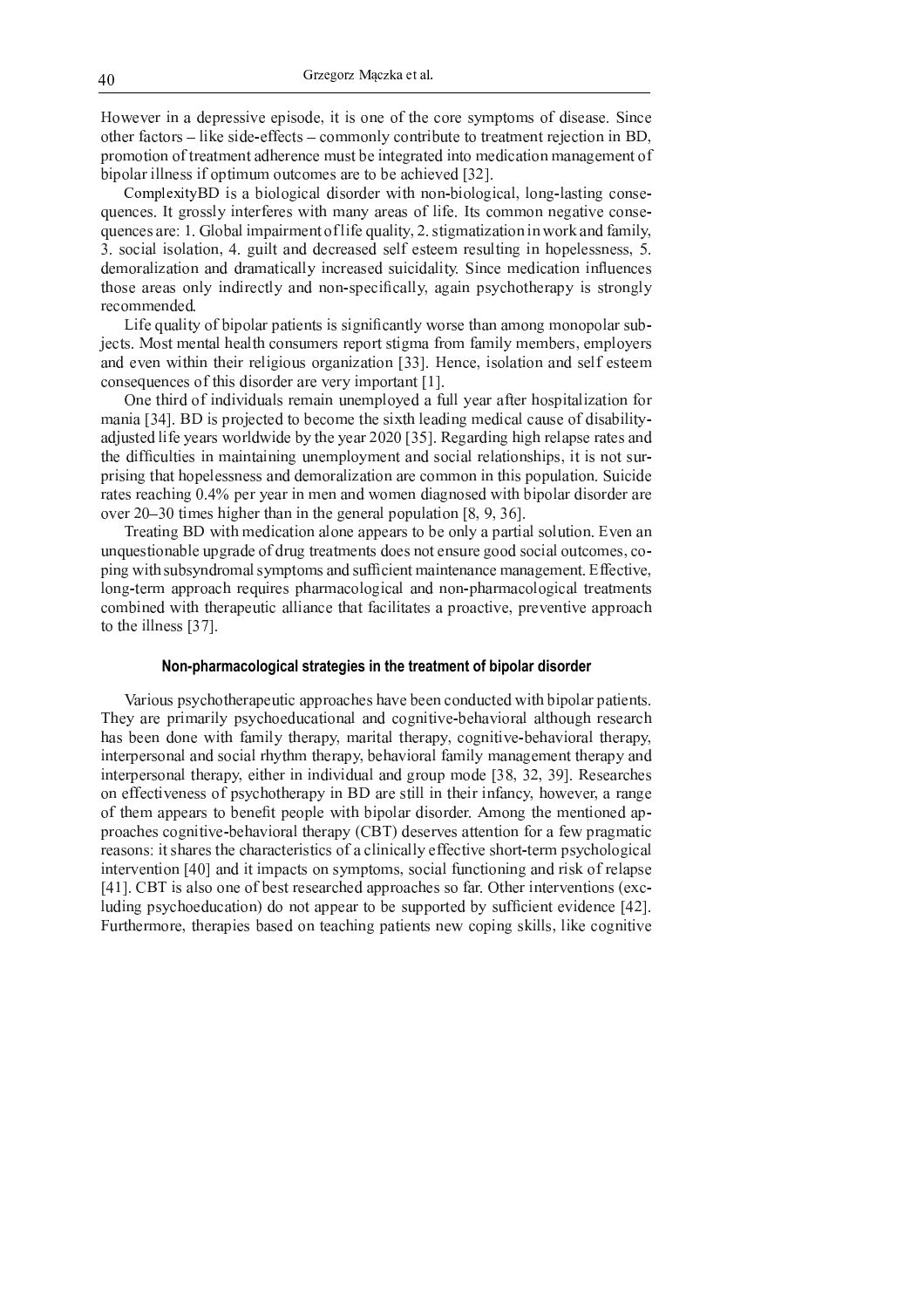therapy, may be particularly appropriate for bipolar disorder according to recent evidence that particular coping skills and behavioral responses are important in the course of bipolar illness [7].

# Cognitive-behavioral therapy of BD

CBT is based on an assumption that thinking, mood and behavior influence each other reciprocally. Therefore the therapist teaches patients to develop awareness of their thoughts, moods and behaviors in order to alter those thoughts and behaviors that are dysfunctional. Combination of thoughts monitoring and behavioral change is complementary to the psychosocial research on prodromes and routine in patients with BD, indicating that CBT may be a useful approach in such cases [7]. CBT for bipolar disorder has been conceptualized as an adjunct to medication rather than as a replacement for it. Furthermore, it has been designed as a relapse prevention treatment, not as an acute treatment, thus attempts to modify CBT for BD have concentrated on working with relatively euthymic patients outside of major depression or manic episode [7].

The main goals of cognitive-behavioral therapy in patients with bipolar disorder are: 1. To facilitate acceptance of the disorder and the need for treatment; 2. to help the individual to recognize and manage psychosocial stressors and interpersonal problems; 3. to improve medication adherence; 4. to teach coping strategies for depression and hypomania; 5. to teach early recognition and monitoring of relapse symptoms and specific to them coping techniques; 6. to improve self management through homework assignment and 7. to identify, monitor and modify negative automatic thoughts and underlying maladaptive assumptions and beliefs; 8. to develop structured daily schedules [43, 44, 45].

The number of reports on the efficacy of adding either individual or group CBT to medication in BD is still not numerous yet continuously growing. Over the past twenty five years small group studies and case reports were published. Many researchers  $[46, 43, 47, 48, 49, 50]$  have reported that combined cognitive-behavioral and pharmacological treatment produced significantly reduced relapse in comparison to routine mood stabilizing treatment. In 1984 Cochran reported that patients receiving group cognitive therapy had significantly fewer hospitalizations and were more adherent to lithium therapy than standard clinical care group. The patients were randomized, however, the principal limitation of the study was small sample size  $(n=28)$ . [36]. In the study by Fava et al CBT proved it's effectiveness in reducing of residual symptomathology and enhancing lithium prophylaxis in a group of bipolar I patients (a 2-to 9-year follow-up;  $n=15$  [39]. Scott et al [50] in a 42-patient randomized pilot study examined the effect of 20 sessions of cognitive therapy  $(CT)$ . At 6-month follow-up, subjects allocated to the cognitive therapy group showed statistically significantly greater improvements in symptoms and functioning as measured on the Beck Depression Inventory, the Internal State Scale, and the Global Assessment of Functioning than those in control group. 70% of subjects from the therapy group viewed CT as highly acceptable. Though encouraging, these studies had small sample sizes, such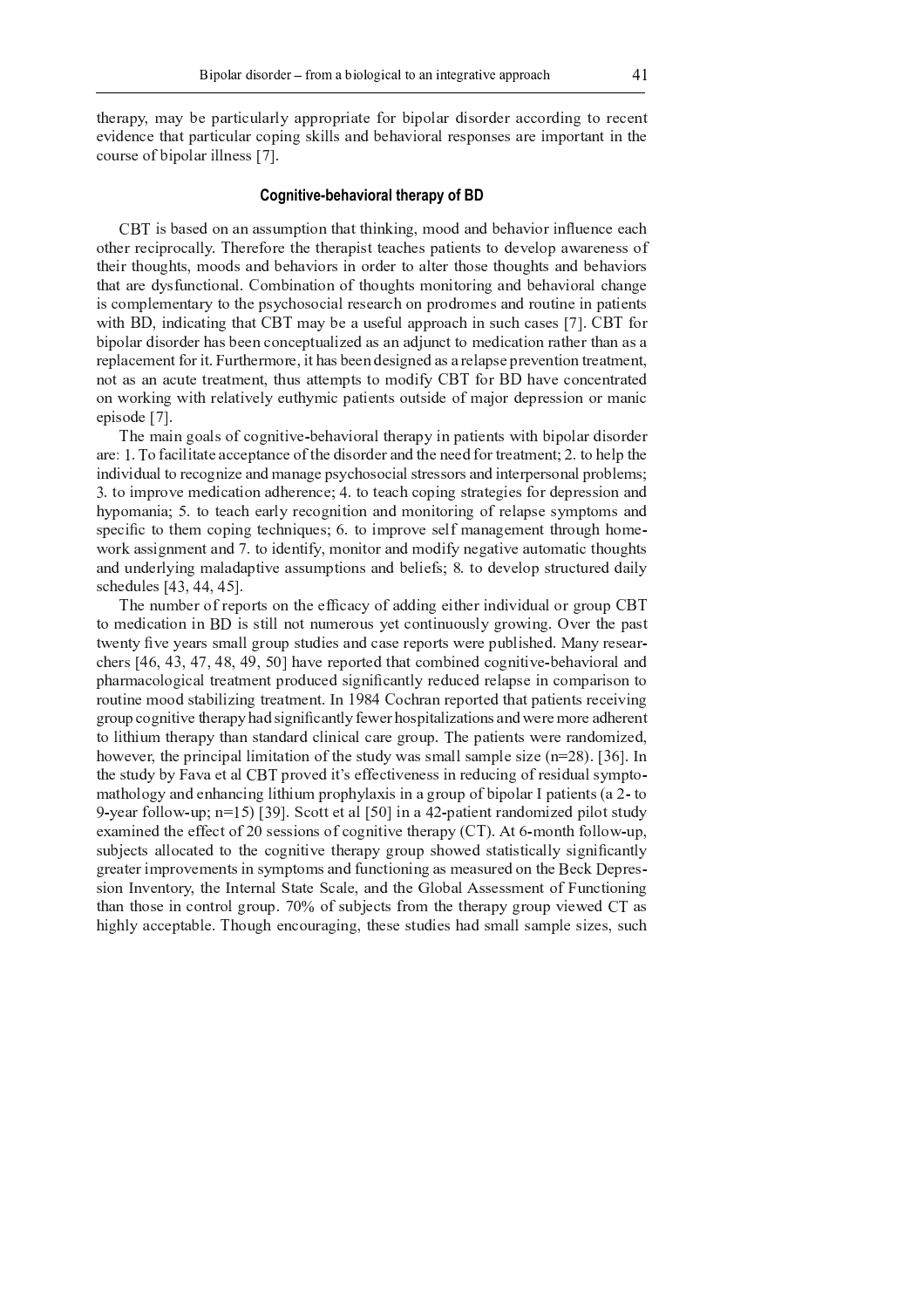that any conclusion from them needs to be tentative [7]. Perry et al in a single blind randomized controlled trial with a larger sample  $(n=68)$  of bipolar remitted patients proved, that patients who learned to identify early symptoms of relapse and seek prompt treatment from health services had significantly fewer manic relapses and days in hospital than control subjects. Moreover they presented significantly higher levels of social functioning and better work performance. However, this trial was of more psychoeducational than cognitive-behavioral nature and had no significant impact on depression, therefore researchers suggested that more formal cognitive therapy may be important in producing significant changes in this area. [51], Lam et al [52] have reported that combining of routine mood stabilizing medication with cognitive therapy significantly reduces relapse rates in bipolar patients in comparison to mood stabilizers alone. More recently, a full-scale randomized controlled trial of cognitive therapy for bipolar disorder has been completed [52]. 103 patients with bipolar I disorder were randomized either to treatment-as-usual group or to combined therapy (medication + CBT) group. At 12 months the combined therapy group comparing to treatment-as-usual group had significantly fewer bipolar episodes reflected by cumulative relapse rates  $(44\% \text{ vs. } 75\%)$ ; fewer days in bipolar episodes (27 vs. 88); fewer hospitalizations and were more adherent to treatment [52]. That trial was continued and in the follow-up phase of the study [53] the cognitive therapy group had a significantly better outcome characterized by longer time to relapse, however the effect of relapse prevention appeared mainly in the first year. The cognitive therapy group also spent fewer days in bipolar episodes. Multivariate analyses of variance showed that those patients exhibited significantly better mood ratings, social functioning, coping with bipolar prodromes, and dysfunctional goal attainment cognition [53].

# **Conclusion**

Combination of psychotherapy and pharmacotherapy appears successful in allowing bipolar patients to achieve better symptomatic and functional recovery as their therapeutic goals are complementary. A growing body of evidence documents the value of structured psychotherapeutic interventions for the co-management of BD in the context of ongoing medication treatment. Preliminary results regarding effectiveness of cognitive-behavioral therapy in the treatment of bipolar disorder are encouraging and indicate that CBT has particular characteristics that may benefit bipolar patients. It's collaborative, stepwise approach may be helpful in increasing compliance, improving quality of life and functioning, early symptoms recognition, decreasing depressive symptomatology, number of hospitalizations and risk of relapse. To improve medication compliance and to help patients to identify prodromes of relapse it should be considered early in the course of illness. Still more precise, larger-scale and rigorous randomized clinical trials are needed to confirm the short-term and long-term efficacy of CBT in bipolar disorder. Understanding of cognitive processes specific for BD is necessary in order to allow us to refine and develop techniques and interventions unique for this disorder.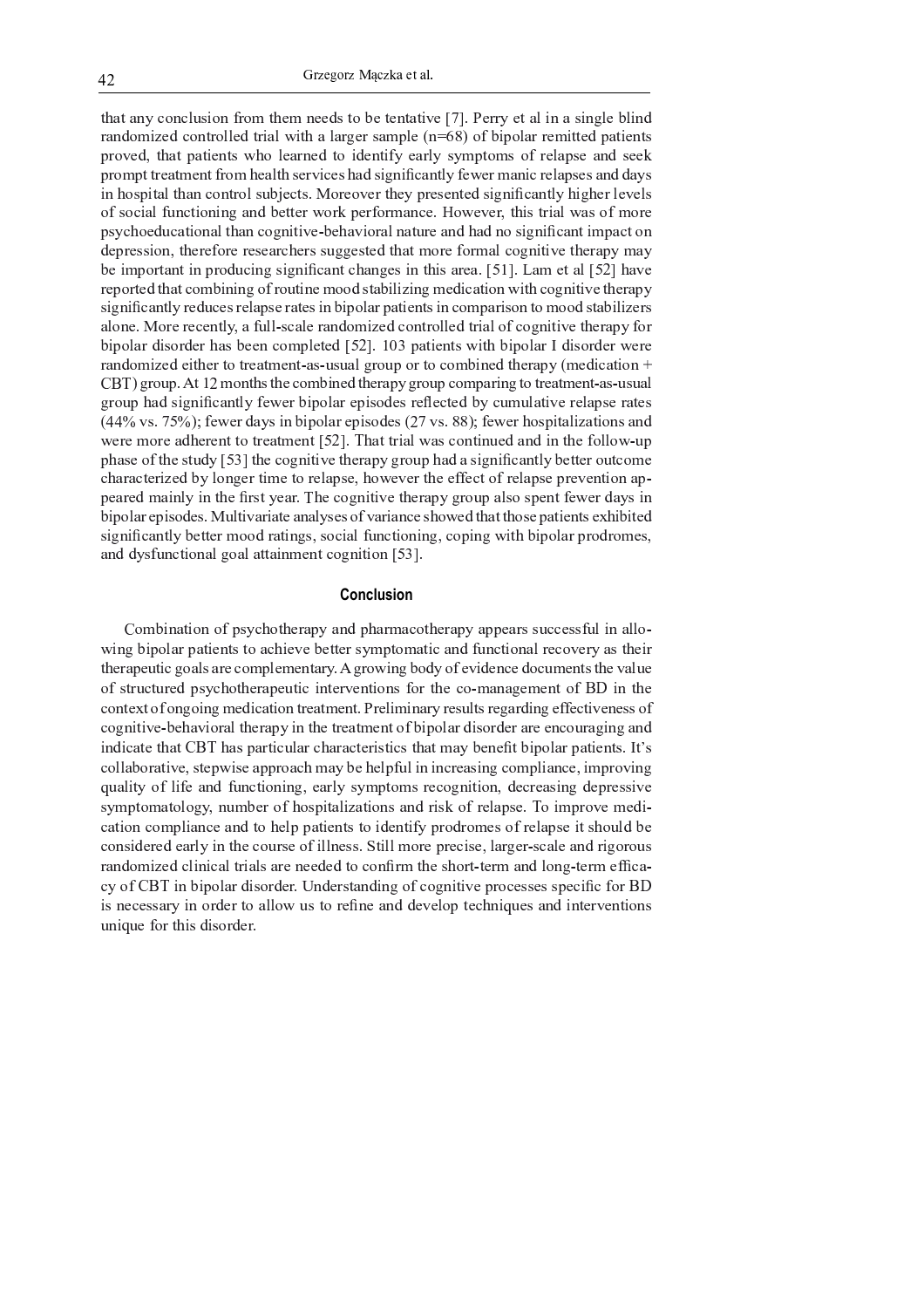#### **References**

- $1$  . Hingherr CD. The regare of cilogen ago posts  $M_2$  father a life with hinglay disorder. Now York r and the set of the second in the second of the second in the second in the second in the second in the second
- <sup>u</sup> <sup>V</sup> <sup>A</sup> <sup>F</sup> <sup>J</sup> <sup>G</sup> <sup>w</sup> <sup>V</sup> <sup>A</sup> <sup>J</sup> <sup>T</sup> <sup>F</sup> <sup>S</sup> <sup>B</sup> <sup>D</sup> <sup>x</sup> <sup>G</sup> <sup>Q</sup> <sup>T</sup> <sup>J</sup> <sup>G</sup> <sup>F</sup> <sup>C</sup> \ ] <sup>J</sup> <sup>R</sup> <sup>H</sup> <sup>D</sup> <sup>O</sup> <sup>J</sup> <sup>R</sup> <sup>D</sup> <sup>x</sup> <sup>I</sup> <sup>I</sup> <sup>J</sup> <sup>G</sup> <sup>D</sup> <sup>Q</sup> <sup>D</sup> <sup>R</sup> <sup>B</sup> <sup>R</sup> <sup>Q</sup> <sup>T</sup> <sup>J</sup> <sup>G</sup> <sup>F</sup> <sup>C</sup> \ <sup>y</sup> <sup>z</sup> <sup>r</sup> <sup>E</sup> <sup>B</sup> <sup>R</sup> <sup>Z</sup> <sup>I</sup> \ <sup>P</sup> <sup>T</sup> <sup>B</sup> <sup>F</sup> <sup>Q</sup> <sup>G</sup> \ <sup>V</sup> <sup>U</sup> { { <sup>|</sup> } <sup>~</sup> <sup>|</sup> ]  $\sim$   $\sim$   $\sim$
- $2$  Molleoff Solvento S. From F. L. Anderson D. Stressful life quarte and social relation diamention is the overt of manie and depressive binelay episodes. A sobiree of Cenesel Devebiatory, 1000, 55.  $\cdots$
- 1. Jouhan D. Wallon MD. Davidiate might die and time ing changes a study of cations fur- $\mu_{\alpha\alpha}$  b compared better and  $\alpha$  Development  $\alpha$  1002  $\alpha$  140. 221 22
- $\mathcal{L}$  . Lebesse C. Merry D. Wintow D. Increases in manic guaratory after life quante involving goal  $\alpha$
- $\epsilon$  . Lohnaan  $\mathbb{C}$  Marron D. Winatt,  $C$ ,  $\mathbb{C}$  , i.e. Lower and solf-actasm musher, honger in him lay do resorge but not mania. Journal of Affootive Disordors, 2000b, 50, 70, 96
- 7. Watking E. Combining cognitive theorem with medication in binolay discuder. Adventor i  $-$  in the second contract of the property of the contract of the contract of the contract of the contract of the contract of the contract of the contract of the contract of the contract of the contract of the contract of
- $\Omega$  Codook DI Sodook AV Syperge of Bayokiatan Dhilodolphio: Linnipeott Williams & Williams 2002
- $\Omega$  begat L. Lifeleye course and pregrate of binolar discusser Orel presentation at example inner ¢ <sup>R</sup> <sup>Q</sup> <sup>J</sup> <sup>O</sup> <sup>G</sup> <sup>F</sup> <sup>Q</sup> <sup>B</sup> <sup>R</sup> <sup>O</sup> <sup>I</sup> <sup>P</sup> <sup>B</sup> <sup>J</sup> <sup>R</sup> <sup>P</sup> <sup>J</sup> <sup>F</sup> <sup>R</sup> <sup>H</sup> <sup>M</sup> <sup>J</sup> <sup>H</sup> <sup>B</sup> <sup>P</sup> <sup>B</sup> <sup>R</sup> <sup>J</sup> <sup>L</sup> <sup>D</sup> <sup>G</sup> <sup>I</sup> <sup>x</sup> <sup>C</sup> <sup>J</sup> <sup>G</sup> <sup>B</sup> <sup>D</sup> <sup>G</sup> <sup>D</sup> <sup>x</sup> <sup>Q</sup> <sup>P</sup> <sup>D</sup> <sup>M</sup> <sup>J</sup> <sup>I</sup> <sup>B</sup> <sup>R</sup> <sup>N</sup> <sup>B</sup> <sup>C</sup> <sup>D</sup> <sup>E</sup> <sup>F</sup> <sup>G</sup> <sup>H</sup> <sup>B</sup> <sup>I</sup> <sup>J</sup> <sup>F</sup> <sup>I</sup> <sup>J</sup> } <sup>w</sup> <sup>D</sup> <sup>R</sup> <sup>H</sup> <sup>D</sup> <sup>R</sup> <sup>u</sup> <sup>v</sup> <sup>v</sup> <sup>V</sup>
- $\overline{P}$  Colomno ID Modernity DJ V immed CE. Construes of effective of values ato in 7.0 usual such the  $h_{\text{inolav}}$  patients. Journal of Clinical Davehorhormesology, 1002, 12:52, 60
- $\mathbb{H}$  Denia off  $V\mathbb{D}$  Smith Lagreen  $\mathbb{E}\mathbb{D}$  Diency  $\mathbb{E}\mathbb{D}$  Compuehensius prophylactic effector of library i guessa e cuius, quel des compiuneiros in biorder discudeur Jerranol of Climical Devekistavy 1007, <sup>~</sup> ] <sup>v</sup> <sup>K</sup> <sup>V</sup>
- $12$  Joyce DD, Enidemiclean of mood discuders In Colder MC. Long Then II, Andreosen MC, edg.  $N_{\text{QU}}$   $\Omega$   $\mathbf{r}$   $\mathbf{r}$  arthook of Douglastin, Now Vork: Oxford University Dress Ine : 2000, Vol. 1  $\sim$
- $12$  Cossidy F Aboarn ED Corroll DJ Substance abuse in binolar disorder Dinolar Disord 2001  $\bullet$   $\cdot$   $\bullet$   $\bullet$   $\bullet$   $\bullet$   $\bullet$   $\bullet$   $\bullet$
- $U$  Changenna  $V$  U I aving I Cambon  $V$  V unfor DI Lifetime nuovalauge of substance on glocke abyce and dopendonce among sybiects with binelay I and II disordons in a voluntamy position <sup>A</sup> <sup>B</sup> <sup>C</sup> <sup>D</sup> <sup>E</sup> <sup>F</sup> <sup>G</sup> <sup>B</sup> <sup>I</sup> <sup>D</sup> <sup>G</sup> <sup>H</sup> <sup>V</sup> <sup>u</sup> <sup>v</sup> <sup>v</sup> <sup>v</sup> } <sup>u</sup> <sup>u</sup> ] <sup>U</sup> { <sup>U</sup> <sup>K</sup> <sup>U</sup> { <sup>~</sup> <sup>V</sup>
- $\mathbb{E}$  Definition  $\mathbb{E}$  Definition of the probability of the course of binology  $\alpha$  formalization I Affect Discord 1006 27(1), 42 40
- $\mathcal{L}$  Deigh LU Devise DV, Himmelbook M, Executive alcohol we in manie depressive illuses, Am  $\mathbf{v}$  , and a complete the boom of the boom of the boom of the boom of the boom of the boom of the boom of the boom of the boom of the boom of the boom of the boom of the boom of the boom of the boom of the boom of the
- $17$  Sanna SC, Duady VT, Subatanga abuga and binalay samaybidity. Davabiatu Clin, Nauth, Am  $\overline{\phantom{a}}$   $\overline{\phantom{a}}$   $\overline{\phantom{a}}$   $\overline{\phantom{a}}$   $\overline{\phantom{a}}$   $\overline{\phantom{a}}$   $\overline{\phantom{a}}$   $\overline{\phantom{a}}$   $\overline{\phantom{a}}$   $\overline{\phantom{a}}$   $\overline{\phantom{a}}$   $\overline{\phantom{a}}$   $\overline{\phantom{a}}$   $\overline{\phantom{a}}$   $\overline{\phantom{a}}$   $\overline{\phantom{a}}$   $\overline{\phantom{a}}$   $\overline{\phantom{a}}$   $\overline{\$
- $10\,$   $\rm U$  ,  $\rm P$   $\rm O$   $\rm I$   $\rm I$   $\rm H$   $\rm N}$   $\rm I$   $\rm I$   $\rm I$   $\rm I$   $\rm I$   $\rm I$   $\rm I$   $\rm I$   $\rm I$   $\rm I$   $\rm I$   $\rm I$   $\rm I$   $\rm I$   $\rm I$   $\rm I$   $\rm I$   $\rm I$   $\rm I$   $\rm I$   $\rm I$   $\rm I$   $\rm I$   $\rm I$   $\rm I$   $\rm I$   $\rm I$   $\rm I$   $comoubidin$ . Comm. Devekiatur. 2000.  $41(5), 220, 242$
- $10$  Howev C, Van den Dullie D, Bollivian E, Frain D, Bouillon E, Laborrar M, Annight disorders is 210 kin clay patients puncture and input in illuser consuming and you are to meed at this or z ryk med die began die begin op die begin die begin die begin die begin die begin die begin die begin die beg
- $20.$  Second V Change M Hannui E Amitai V Zahan L Binalay samarki ditu fuam diagnostic dilam mas to though outin challenge. Let I Mounanavake thermocool  $2002.6(2)$ ,  $120.144$
- 21 Tomam I, Oznovecz M, Comarbidity of anxiety disorder among patients with binolar I disorder  $\mu$  remission. Developed below: 2002-25(4): 202-200.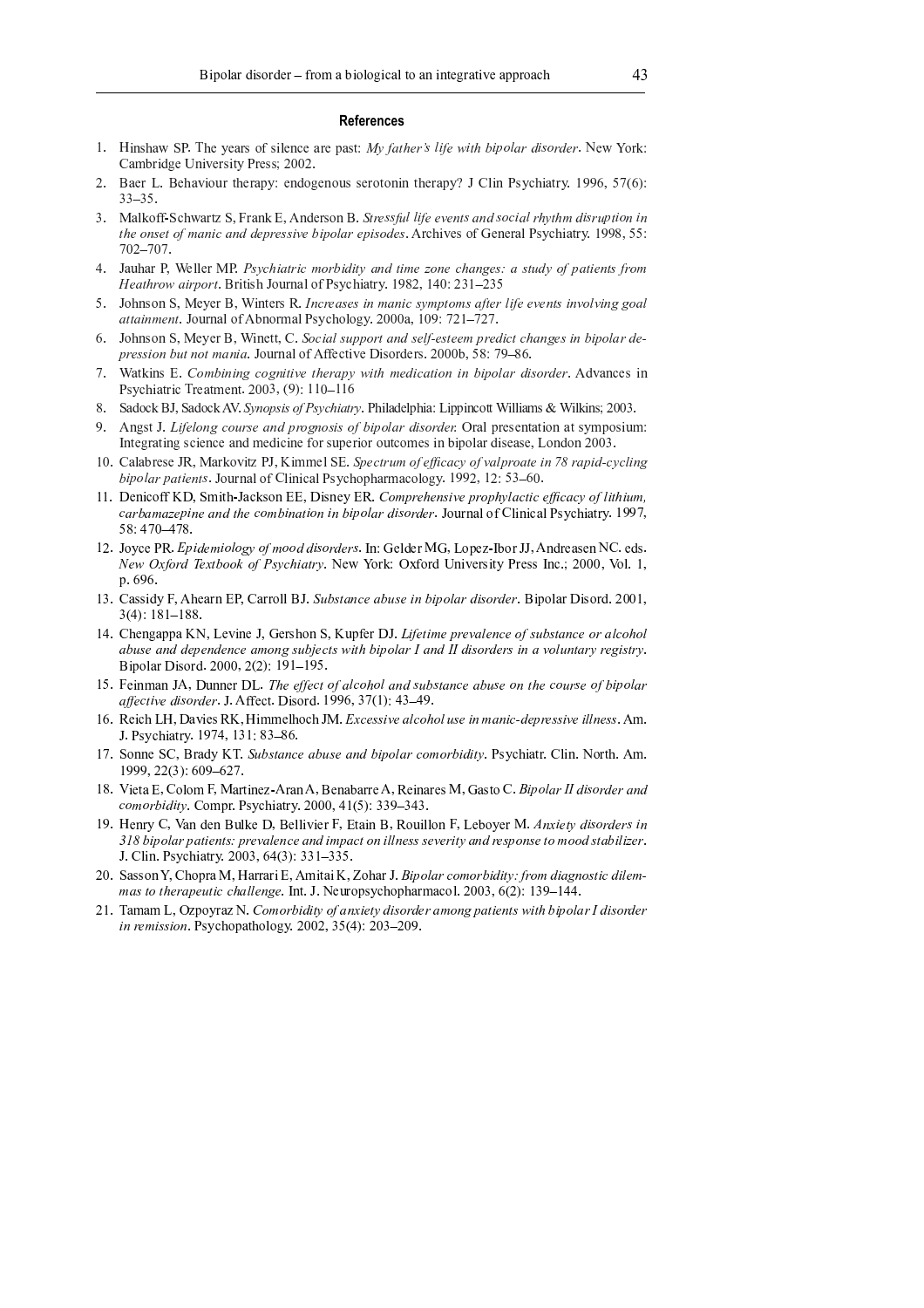- 22. Dunayevich E, Strakowski M, Sax KW, Sorter MT, Keck PE Jr, McElroy SL, McConville BJ. Personality disorders in first- and multiple-episode mania. Psychiatry Res. 1996, 64(1):  $69 - 75$ .
- 23. McElroy SL, Altshuler LL, Suppes T, Keck PE, Frye MA, Denicoff KD, Nolen WA, Kupka RW, Leverich GS, Rochussen JR, Rush AJ, Post RM, Axis I psychiatric comorbidity and its relation to historical illness variables in 288 patients with bipolar disorder. Am. J. Psychiatry. 2001, 158(3): 420-426.
- 24. Vieta E, Colom F, Corbella B, Martinez-Aran A, Reinares M, Benabarre A, Gasto C. Clinical cor*relates of psychiatric comorbidity in bipolar I patients.* Bipolar Disord.  $2001$ ,  $3(5)$ :  $253-258$ .
- 25. Frye MA, Ketter TA, Leverich GS. The increasing use of polypharmacotherapy for refractory mood disorders: twenty two years of study. Journal of Clinical Psychiatry. 2000, 62: 556–559.
- 26. Suppes T, Baldessarini RJ, Faeda GL. Risk of recurrence following discontinuation of lithium treatment in bipolar disorder. Archives of General Psychiatry. 1991, 48:1082-1088.
- 27. Colom F, Vieta E. Treatment adherence in bipolar patients. Clinical Approaches in Bipolar Disorders. 2002, 1:49-56.
- 28. Scott J, Pope M. Self-reported adherence to treatment with mood stabilizers, plasma levels, and *psychiatric hospitalization.* American Journal of Psychiatry. 2002, 159: 1927–1929.
- 29. Unuetzer J, Simon G, Pabiniak C, Bond K, Keaton W. The use of administrative data to asses the quality of care for bipolar disorder in a large staff model HMO. General Hospital Psychiatry.  $2000:22, 1-10.$
- 30. Baldessarini RJ, Tondo L, Hennen J. Effects of lithium treatment and its discontinuation on suicidal behaviour in bipolar manic-depressive disorders. Journal of Clinical Psychiatry. 1999,  $60(2)$ : 77-84.
- 31. Coppen A, Farmer R. Suicide mortality in patients on lithium maintenance therapy. Journal of Affective Disorders. 1998, 50: 261-267.
- 32. Sajatovic M, Davies M, Hrouda DR. Enhancement of treatment adherence among patients with bipolar disorder. Psychiatric services. 2004, 55(3): 264-269.
- 33. Wahl OF. Mental health consumer's experience of stigma. Schizophrenia Bulletin. 1999, 25:  $467 - 478$
- 34. Harrow M, Goldberg JF, Grossman LS, Meltzer HY. Outcome in manic disorders: A naturalistic follow-up study. Archieves of General Psychiatry. 1990, 170: 205-228.
- 35. Murray JL, Lopez AD. The global burden of disease: A comprehensive assessment of mortality and disability from diseases, injuries and risk factors in 1990 and projected to 2020. Boston: Harvard University Press; 1996.
- 36. Tondo L, Isacsson G, Baldessarini R. Suicidal behaviour in bipolar disorder: risk and prevention. CNS Drugs. 2003, 17(7): 491-511.
- 37. Swann AC. Long-term treatment in bipolar disorder. J Clin Psychiatry. 2005, 66, suppl 1:  $7 - 12$ .
- 38. Parikh S, Kusumakar V, Haslam D, Matte R, Sharma V, Yatham L. Psychosocial interventions as an adjunct to pharmacotherapy in bipolar disorder. Can J Psychiatry. 42, suppl 2: 74–78.
- 39. Ghaemi SN, Pardo TB, Hsu DJ. Strategies for preventing the recurrence of bipolar disorder. J Clin Psychiatry. 2004, 65, suppl 10: 16-23.
- 40. Scott J, Cognitive therapy as an adjunct to medication in bipolar disorder. British Journal of Psychiatry. 2001: 178, suppl. 41: 164-168.
- 41. Jones S. Psychotherapy of bipolar disorder: a review. J Affect Disord. 2004, 80(2-3): 101-114.
- 42. Vieta E, Colom F, Psychological interventions in bipolar disorder: From wishful thinking to an evidence-based approach. Acta Psychiatr Scan Suppl. 2004, 422: 34-38.